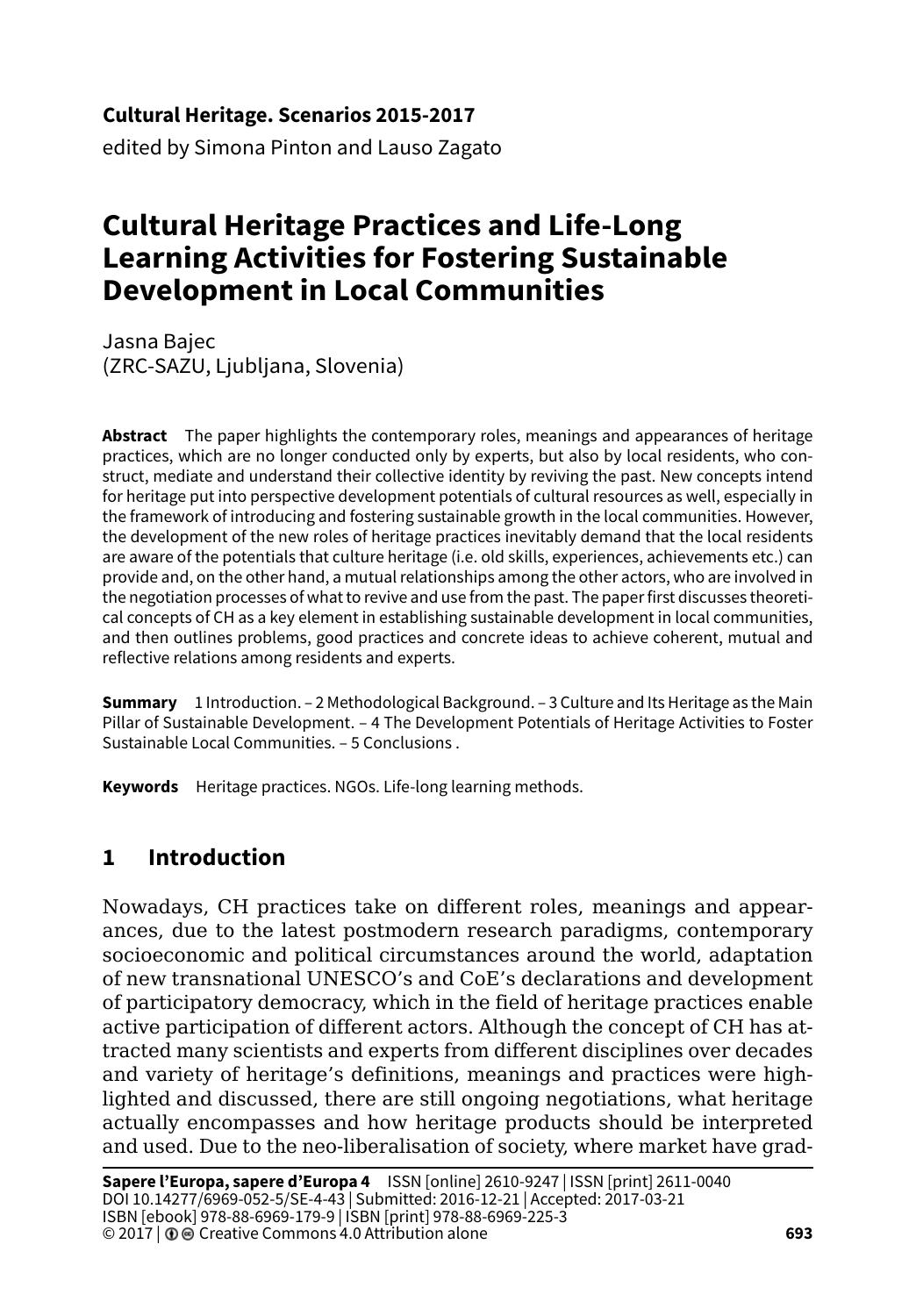ually impacted all spheres of life, the special focus in the heritage studies is put also on abuse and neglect of cultural rights, values, experiences, knowledge, skills of local people, who are the main bearer and practitioners of tangible and intangible heritage elements (Borelli, Lenzerini 2012; Silverman, Fairchild Ruggles 2007). Different interpretations, definitions and critics of heritage processes caused that the contemporary definitions are spin around understanding that a heritage covers just about everything that a human has made or changed. It refers not only to material remnants but also to intangible elements including:

the character or feel of a place, its aura as well as customs, traditions, language, dialects, musical styles and religious or secular rituals. There is no need that the tangible or intangible things are architectural or aesthetic features, but it can be painful, ugly, unsafe and unprepossessing; old or new; something that can be valued by society, by a specific group within society and by individuals. (Schofield 2008, 19)

Furthermore, heritage is not restricted only to actions from state officials or bodies, but can include the most basic and ordinary ways of life of people. As a result, in the context of the newest postmodern paradigms and theory of practice (Bourdieu 2002), the main point of doing research on heritage lies less in investigating the materiality or immateriality of heritage elements, but more in understanding social practices and the constructions of meanings and values which particular tangible and intangible cultural elements embody (Byrne 2008; Smith 2006; Fakin Bajec 2011). The new heritage paradigms emphasize that heritage must be understood as a present social action or process, where the focus is on context and not so much on the object itself. Fairclough emphasizes that

heritage is object and actions, product and process. It means not only the things ('goods', properties, immobilier – 'stuff' (and the perceptions or ideas) that we inherit, irrespective of whether we want to keep them, but it can also be taken to mean the processes by which we understand, contextualize (physically and intellectually), perceive, manage, modify, destroy, and transform the inherited world. (2009, 29)

Its theoretical concept is also understood as dynamic and contested; as a construct of contemporary needs, concern, experiences, values and desires of ordinary people, who should have an important role in its management. Special attention is given to recognition of the validity and usefulness of multiplicity of values and ways of valuing. Heritage at its base is still linked with the work, thinking, actions, and experiences of our predecessors; however, it is not only about the past but 'draws on the power of the past to procedure the present and shape the futurequotatio' (Harrison et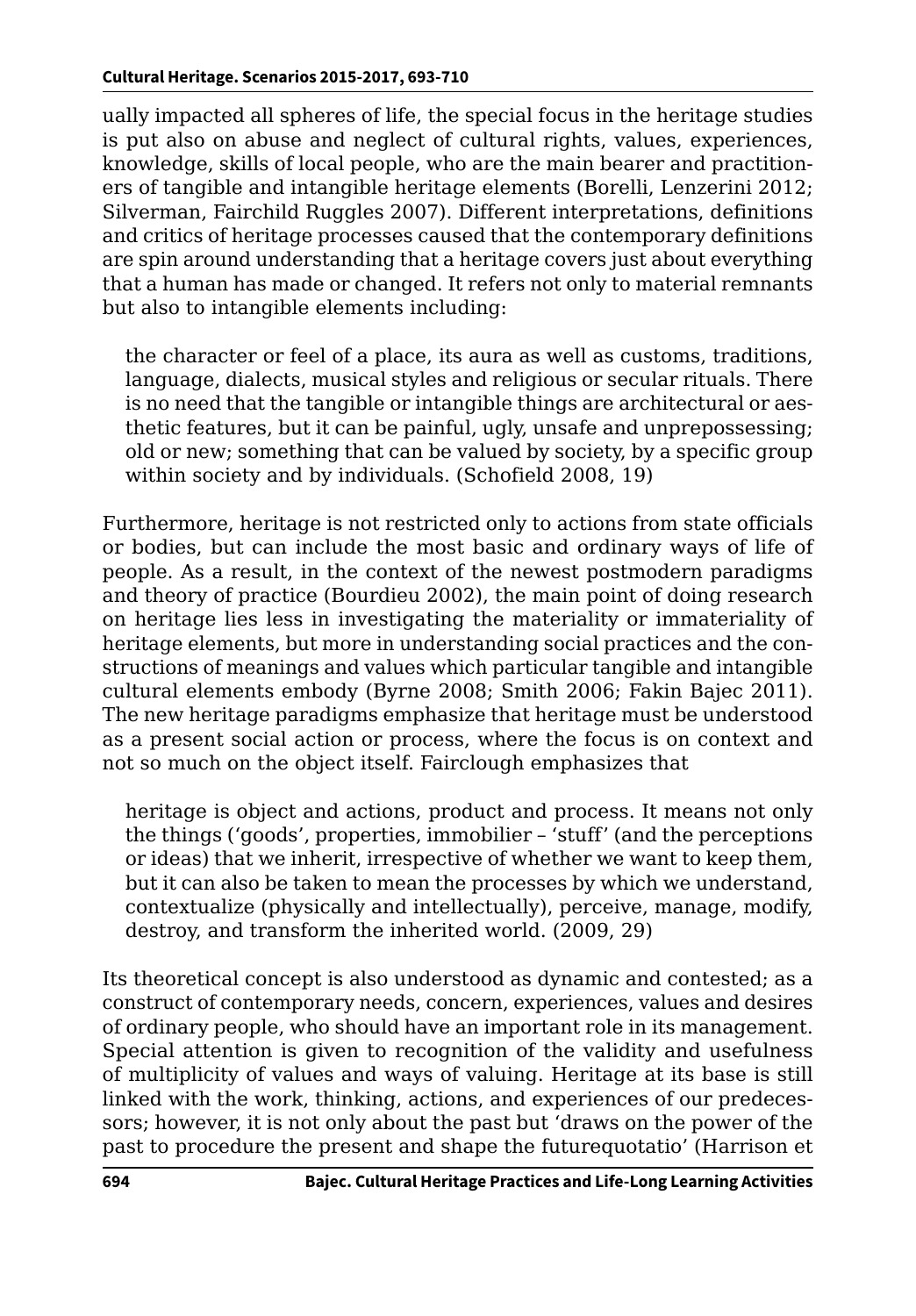al. 2008, 1).

Up until now, the criteria of what constitutes heritage and how its elements should be protected have not always been in harmony with the views and needs of local residents. Traditional heritage methods poorly reflected local or personal concerns such as context or sense of place. But today the question 'why should we enhance its value and for whom' (Fairclough 2008, 299) is important. Researchers have begun to stress that "what 'ordinary' people value might be different from what expert's value, or they might value the same things but for quite different reasons, such as for reasons of association, memory, or locality" (Fairclough 2008, 299). Innovative approaches to the investigation of heritage focus on the perception of cultural landscape and sense of place constructed by material and immaterial things, which we identify as CH. As people's lifestyles change together with world situations, so do perceptions of landscapes and heritage. In the core of this points of view, the processes of formation heritage should not be in hand only of experts, scientist, politicians, national and international heritage organisations (e.g. UNESCO, ICOMOS) that according to the authorised discourse of heritage (Smith 2006) decides what can get the label of national or international monument and what not, but also of civil society or local populations.**<sup>1</sup>**

Besides, the contemporary concepts of heritage also develop in a way that heritage practices should be incorporated into processes aimed at advancing development of national, regional and local communities as well. New roles of heritage connected with sustainable development and green growth can be seen in various fields, most frequently in achieving better interpersonal relations, intergenerational connections, enrichment of content for informal forms of learning, improvement of ideas for new commercial products (for example in cuisine), preservation and sustainable use of natural materials, and so on.

With the awareness that the concepts of heritage continue to evolve in the light of ongoing social, cultural and economic practices and the role of culture heritage in the framework of sustainable green growth is still developing, the main purpose of this paper is to outline possible ways, conditions, and tools for using culture and its heritage for sustainable development of local communities. The crucial question that paper will try to answer is, how can the activities, such as researching a local history, restoring old material objects, reviving old customs, preparing historical exhibitions, using old skills and knowledge for creating new products, etc., which are conducted by local people or associations, encourage people to be more open for new development concepts like sustainable develop-

**<sup>1</sup>** The values and meaning that local people connect with the heritage objects and actions is highlighted in contemporary heritage documents as well, like in the 2003 UNESCO Convention or the Faro Convention, adopted in 2005.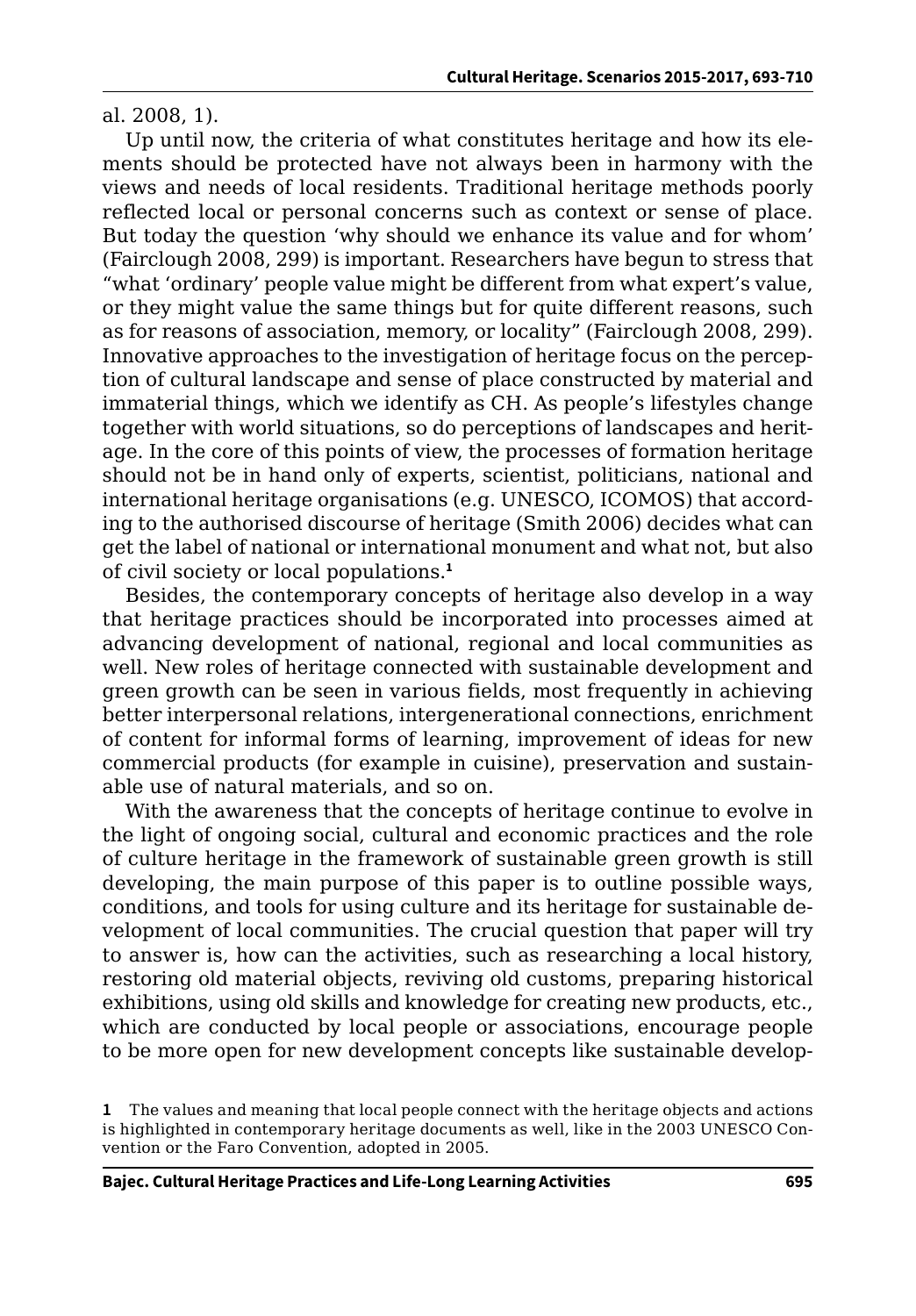ment, gender equality, inclusive society, life-long learning activities and participatory democracy which are recommended by EU strategies. The answer will be given by the presentation and analyses of heritage activities conducted by the Housewives association from the village of Planina pri Ajdovščini in the Upper Vipava Valley of western Slovenia, which has managed through its work to empower and activate local resident from rural areas (especially women) to take more active role in the community, to achieve social innovations and produce interesting products for the further development of a competitive local economy. The paper first reflects on methodological issues of uses heritage practices for development potential and briefly presents the history of association and its work with the expert. It then presents some insights gained from a case study, and concludes with some suggestions of how to sustainable manage, utilize and maintain heritage practices from local communities that they will become a powerful medium for achieving coherent societies, inter-sectoral dialogues, and other kinds of networking among practitioners, who have different knowledges, skills, experiences, ideas and needs for better future.

## **2 Methodological Background**

The findings presented in this paper are drawn from the postdoctoral project *CH – A Medium for the Introduction of Sustainable Development in a Local Plac*e, financed by the Slovenian Research Agency in the period from 2012 to 2015. The project focused on the development of innovative approaches and methods to make people aware that heritage practices, which among other things represent a bridge between nature and the actions of people, can make an essential contribution towards facilitating sustainable development and making it more effective. Another aim of the project was to define the role of the humanities and social sciences in developing approaches to implement sustainable policy, since in contrast to natural, mathematical and technical sciences, which develop sustainable economies, information, communication and other innovative technologies, humanists and other social scientists assist in the application and implementation of these sustainable products and solutions in the real world. They deliver them to the people who are the main agents of change in a natural landscape.

The main hypothesis of the research was that ways of informing and educating the population in the valuation and use of CH practices are more effective if there is active cooperation between experts and local residents through using different participatory methods (Price 2013; Fikfak 2014). Among many of them, the active participation of the expert with local associations or communities can be highlighted, where members enthusiastically research the past and directly construct local heritage. Since active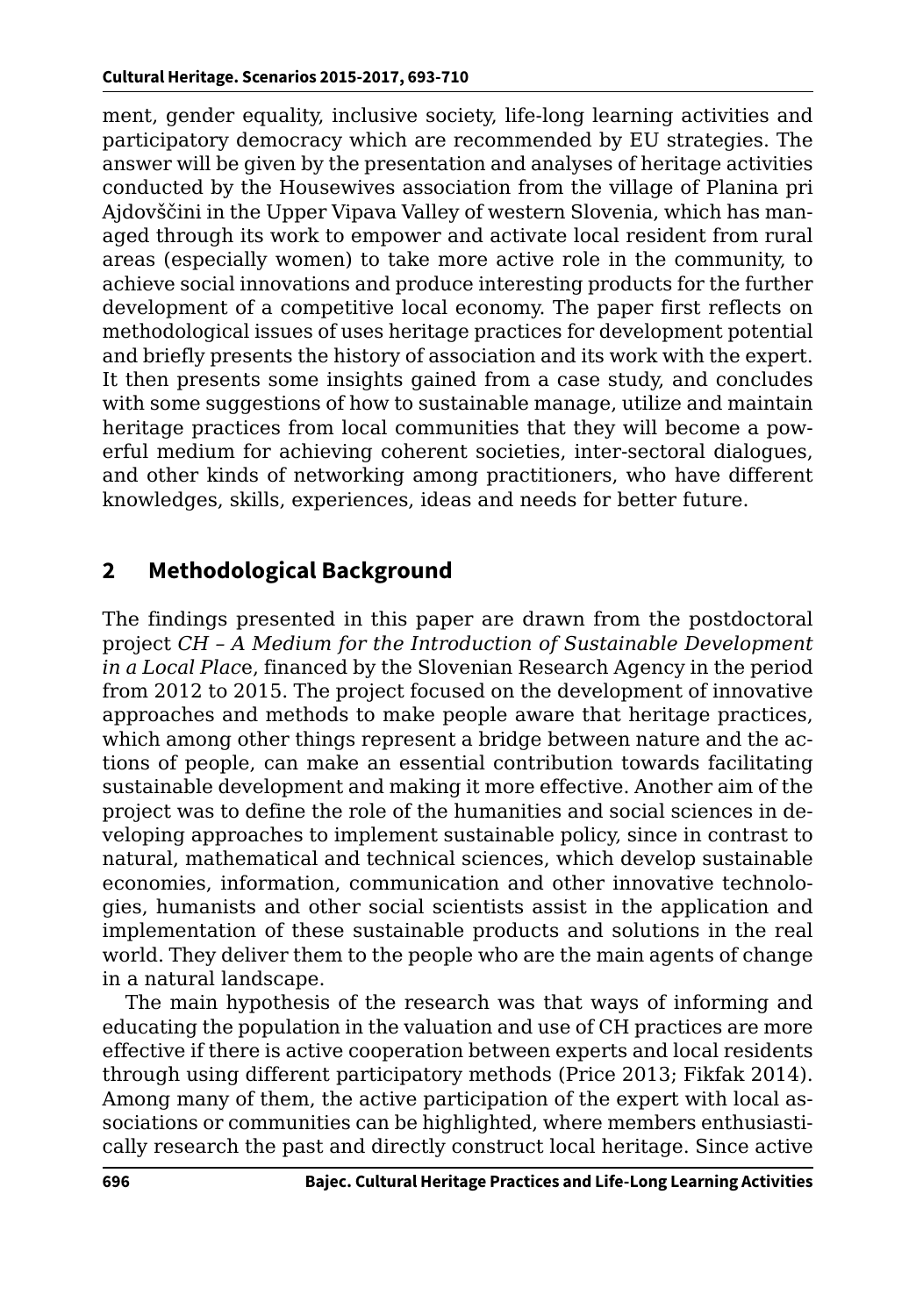members of associations have already established a positive attitude towards local history and consequently also towards their environment, they have become more receptive to obtain additional knowledge about ways of using heritage for sustainable development. The presentation of their activities and products to a wider public can also be a reminder for people who for variety of reasons are not interested in this topic. As an informal way of educating the local population we can also use the ethnographic research method, in which the interviewer through semi-structured interviews not only obtains research material but also makes the interviewees aware of the applications of their knowledge, memories, and experiences for further development.

In the project, particular attention was given to an analysis of activities conducted by the Housewives association and drama group of Planina pri Ajdovščini, which is regarded as one of the most active heritage associations in the Upper Vipava Valley in the western part of Slovenia. The main purpose of the association, which brings together women and girls from the village and actors from the drama group (the total number of members is forty-four), is to enliven village social life and present traditions of their ancestors to younger generations. The earliest members of the society began to formally associate in 2004, when they collected and recorded old culinary recipes. After one year, they presented the collect recipes in a publication, entitled *Lest We Forget. Planina pri Ajdovščini: Customs and Recipes of our Ancestors* (Aktiv Kmečkih Žena 2005). The book provided the association with momentum for new activities. Each year the members of the association research a particular theme from a local history and at the end of the calendar year present to wider public, and the drama group prepares a humorous play in the local dialect based on the selected content. Particular attention is given to culinary traditions, and visitors of its events are served traditional dishes that in recent years are somewhat modified and improved with modern ingredients or preparation methods. All the members of the association participate in researching and presenting annual achievements, coordinated by the president of the association, who has a remarkable feeling for the preservation of local history. Over the years of the association has presented many interesting themes from their local history.

With the exception of the first year, up until 2012 the association carried out its activities without expert assistance. While the president of the association was aware that expert assistance would enrich their operation, she did not want to oppose the other members, who up until recently had reservations about cooperating with experts. Since they regarded their activities as amateur, voluntary work and among other things gave a lot of attention to socializing, relaxed interactions among people, informal conversation and having fun, they were afraid that the presence of an expert would spoil that atmosphere. Expert assistance was also offered in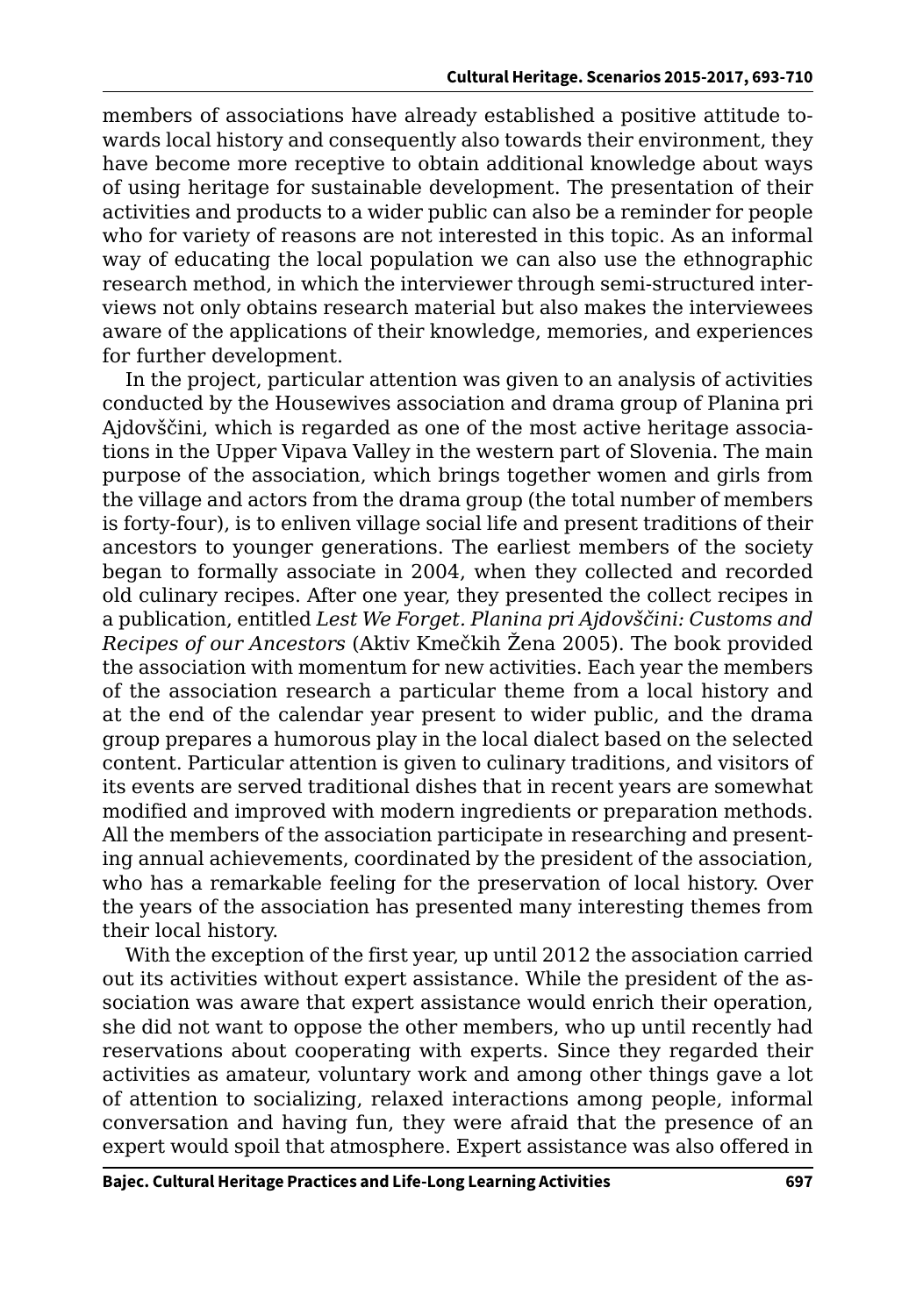the drama group, which from the very beginning has always been directed by a volunteer director without any formal training in the field, who writes as well as directs the plays. But here, too, help from a professional director was rejected.

In 2012 the president, despite opposition of association members, accepted my expert's help that I offered in the framework of the research project *CH – A Medium for the Establishment of Sustainable Development*. My personal interests were to research the local history of Upper Vipava valley, to help association members in their activities and encourage them to use local past not only for interpretation of the ways of life of their predecessors, but also for rural development and creation of new products, which can be based on tradition, but modified according to new technologies, skills and needs. Furthermore, by giving them expert support I also try to develop methods of how to raise the awareness among the wider population about the contemporary meaning and role of CH and how the experts should work with the local people.

Collaboration with association members represented a significant challenge for me since I was conducting the research in a space I had not previously been familiar with, and I was a complete outsider for Planina residents. At the beginning, it was difficult to get trust and confidence with members. I somehow managed to establish a certain rapport as a speaker of the same Primorska dialect and since I am closely familiar with work on the farm. In conversations with residents about their lives I often added personal memories, which proved to be a successful way of creating a mutual relationship with older interviewees. As a researcher, I never experienced any problems in interviewing people, but I could sense a certain respect in the relationship. It was only after three years that they began to trust me and invite me to their meetings and training courses. During the research, I used an ethnographic research method as well, especially a number of semi-structured interviews, in which interviewees in addition to sharing their memories of past events also spoke about the meaning of the association for their personal development and life in the local community. Some thoughts are presented below as well, where special attention is focus on different occasions were heritage activities can be used for introduction of sustainable development policy and concrete actions for better quality of life of the residents. Due to the sensitivity of the information the names of interviewees are not given.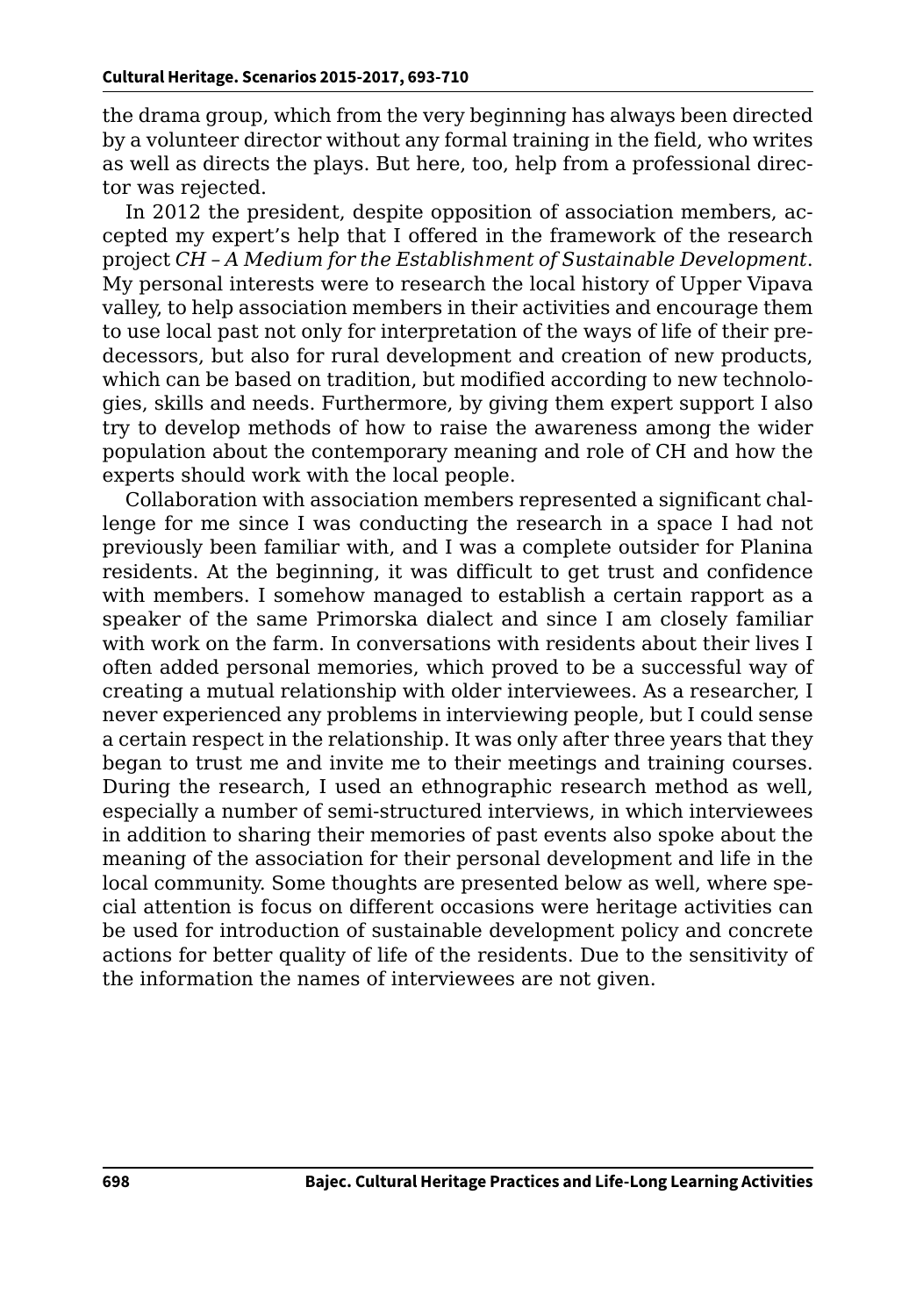### **3 Culture and Its Heritage as the Main Pillar of Sustainable Development**

Many discussions on the development and the conservation of the cultural landscape take place in the context of observing the principles of sustainable development, which ought to be a key regulator of economic progress and society. Although the concept of sustainable development has become a politically abused word, its definition, with the main emphasis placed on a careful balance between environmental, social and economic development in order to meet the needs of current and future generations (the WCED 1987), assures welfare development policy. New development strategies also promise that the economic, cultural and social progress of local communities will be adapted to the constraints imposed by environmental capacities and the potential of the cultural wealth. The policy of sustainable development has gradually forced the spread of other social and environmental concept, like green economy, participatory approach, capacity building, community learning, which encompass the notion that the development has to recognise and duly support the identity, culture and interests of local communities and indigenous people and enable their effective participation in the achievement of sustainable development (Blake 2009, 45).

Initially the policy of sustainable development included only three main pillars: environmental, economic and social development. Alongside conservation of nature, sustainable use of natural materials and the development of a so-called green economy, sustainable development should also include preservation or maintenance of social values such as cultural/social identity, mutual trust and cooperation, social justice and well-being (Nurse 2006, 38). Today it also increasingly includes sustainable cultural development, which assumes the continuity of cultural values and identities and builds on the knowledge of the population in a particular cultural environment. Although in every society, new high technology processes, services, and products that enable progress and technological development are critically needed, these should be created taking into consideration the experiences, practices, knowledge, values, and way of life of the local people. Since humans are social beings that develop and improve themselves in communities, an understanding of past and current cultural and social processes is of vital importance in planning development; these processes can serve as a sound and effective development guideline for a sustainable future. *Agenda 21 for Culture* stresses the importance of culture for regional development, grounded in particular in respect for local cultural differences, human rights, intercultural dialogue, participatory democracy, sustainability and peace. With this document, which was adopted in 2002, culture was designated as the fourth pillar of sustainable development.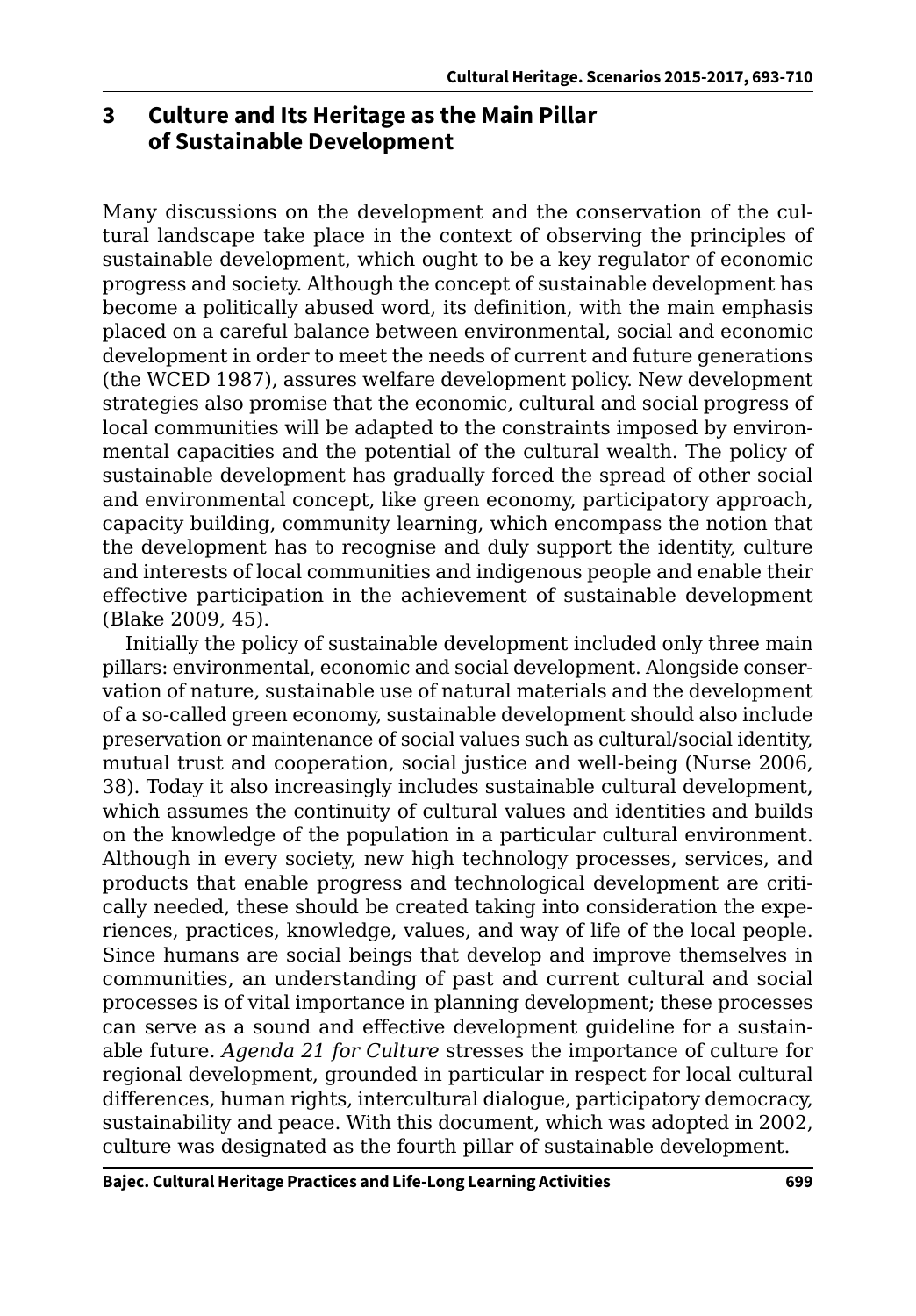Culture here is understood in a broader context; as a whole way of life of people or more specifically as 'shared meanings', where through a representational system (such as language) different thoughts, ideas, feelings, memories, experiences etc. are shared among participants, who are the main builders, bearers, and mediators of meanings that cultural elements embody. According to Hall culture "is not so much a set of things […] as processes, a set of practices" (2003, 2), in which, through production and exchange of meanings of things, people and events, the world is interpreted by citizens in roughly the same ways. In part, we give things meaning by how we use them, or integrate them into our everyday practices. In part, we give things meaning by how we represent them – the words we use about them, the stories we tell about them, the images of them we produce, the emotions we associate with them, the ways we classify and conceptualize them, the values we place on them (cf. Herzfeld 2001). Culture is thus involved in all those practices and carries meaning and value for us. In this sense, culture permeates all of society and its study and understanding underline different dimensions of development, where the processes, how the meaning of things was constructed during different periods, the conditions of its changing, and wider consequences of its alteration are of crucial importance. If the known, already experienced and positively valued practices and meanings of heritage (for example, building with stone), which reflect sustainable management also today, are preserved, protected, restored, upgraded and represented among the local population in a particular local place, the local population will more easily recognize, try, and begin to consider contemporary sustainable guidelines for development of the environment and for building sustainable communities. Thus, culture has an unavoidable role in reflecting past and present experiences, needs, desires and expectations of the local population on the one hand and broader socio-political and economic flows on the other. If the political authorities, experts or economists impose development practices which are valued negatively by local residents or have no tradition in a given environment, the local population will have more difficulty in adapting them and may even resist in some cases. Furthermore, Nurse highlights the importance of how development is understood in a specific society or local community, because "when it comes to sustainable development not all cultures are equal, some cultures are more equal than others, depending on the political and historical context" (2006, 36). As culture represents the meanings and practice of development at its epistemic core, it should be viewed not just as an additional pillar of sustainable development along with environmental, economic and social objectives, but as the central pillar 'because peoples' identities, signifying systems, cosmologies and epistemic frameworks shape how the environment is viewed and lived in' (Nurse 2006, 36). A culture shape what is meant by development in a specific society and it determines how people act, think, and feel in the world (37).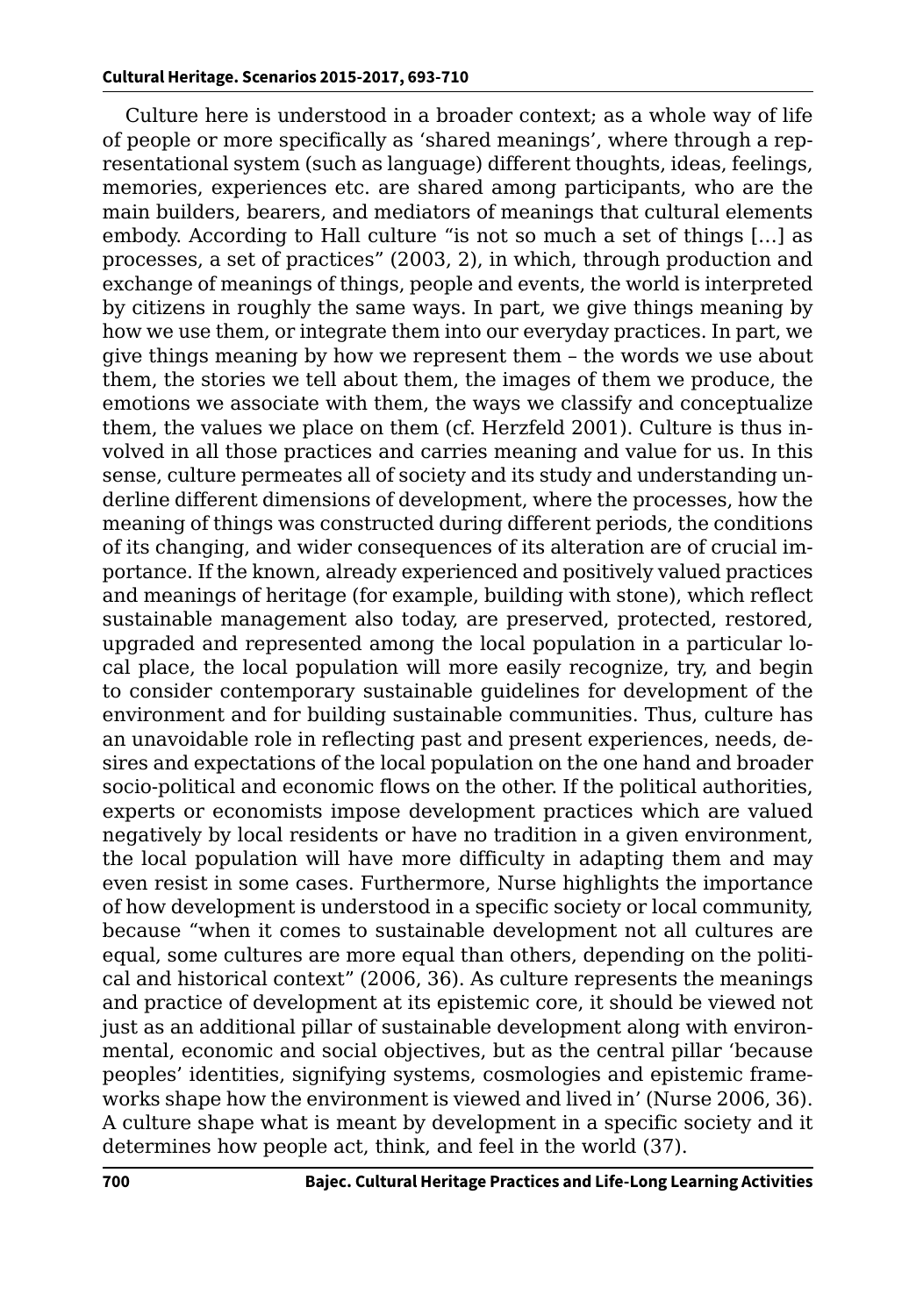The development potential of heritage practices can be seen in three aspects. Firstly, since our ancestors lived in coexistence with nature and without the use of today's technologies, their knowledge can be important for the development of eco-friendly products and other forms of a healthy lifestyle. Special attention should be given to the role of intangible CH, which consists of not only immaterial things, but especially knowledge, skills, ideas, experiences and understanding of our ancestors. The preservation, restoration, renovation of cultural tangible monuments, like cathedrals, churches, castles and vernacular architecture will not have an impact if we do not consider the new, contemporary content of these monuments. The tourist stories, interactive exhibitions, musical festivals, culinary competitions, etc., which are based on utilization of the intangible CH can provide an interesting ideas and opportunities for qualitative contemporary content according to new needs and desires. Secondly, heritage activities as social activities can help in establishing social cohesiveness, intergenerational connection, forms of lifelong learning, conditions for a creative environment, etc. And thirdly, CH activities can provide some useful methods for establishing cooperation and networking among local politicians, experts, the local population, and businesses (Fakin Bajec 2014). Here should be highlighted the new roles of the experts, who have to work for the benefit of the local community and become mediators or 'translators' between local authorities and residents. It should be outlined that the role of an expert/researcher from cultural or research institutions is not just research, observation and sometimes criticism of different practices, but also to encourage local residents to achieve better living conditions. Moreover, by using an interdisciplinary approach researchers should focus on different generations (children, youth, the employed, the elderly, the ill, etc.) to empower their activities and consequently to satisfy their needs for achieving a knowledge-based society. Nonetheless, the problem is that different experts are not able to work together, or to make compromises between different approaches, as everybody defends his/her discipline as most important. In order to achieve sustainable development, the interdisciplinary approach must become an essential methodology for tackling all environmental problems. Besides, another challenge which has appeared is how the experts should work and collaborate with the local residents, who until recently have not be actively involved in the decision-making processes. Although the experts at the theoretical level are aware of the importance of an interdisciplinary relationship between different expert points of views and criteria as well as the importance of including the local population, in reality such approaches are very difficult to achieve. Experts in different projects are not prepared to compromise, and the will, energy, and in particular money to include the local population in a wide range of processes are often lacking. The inclusion of the local population in development projects for the preservation and marketing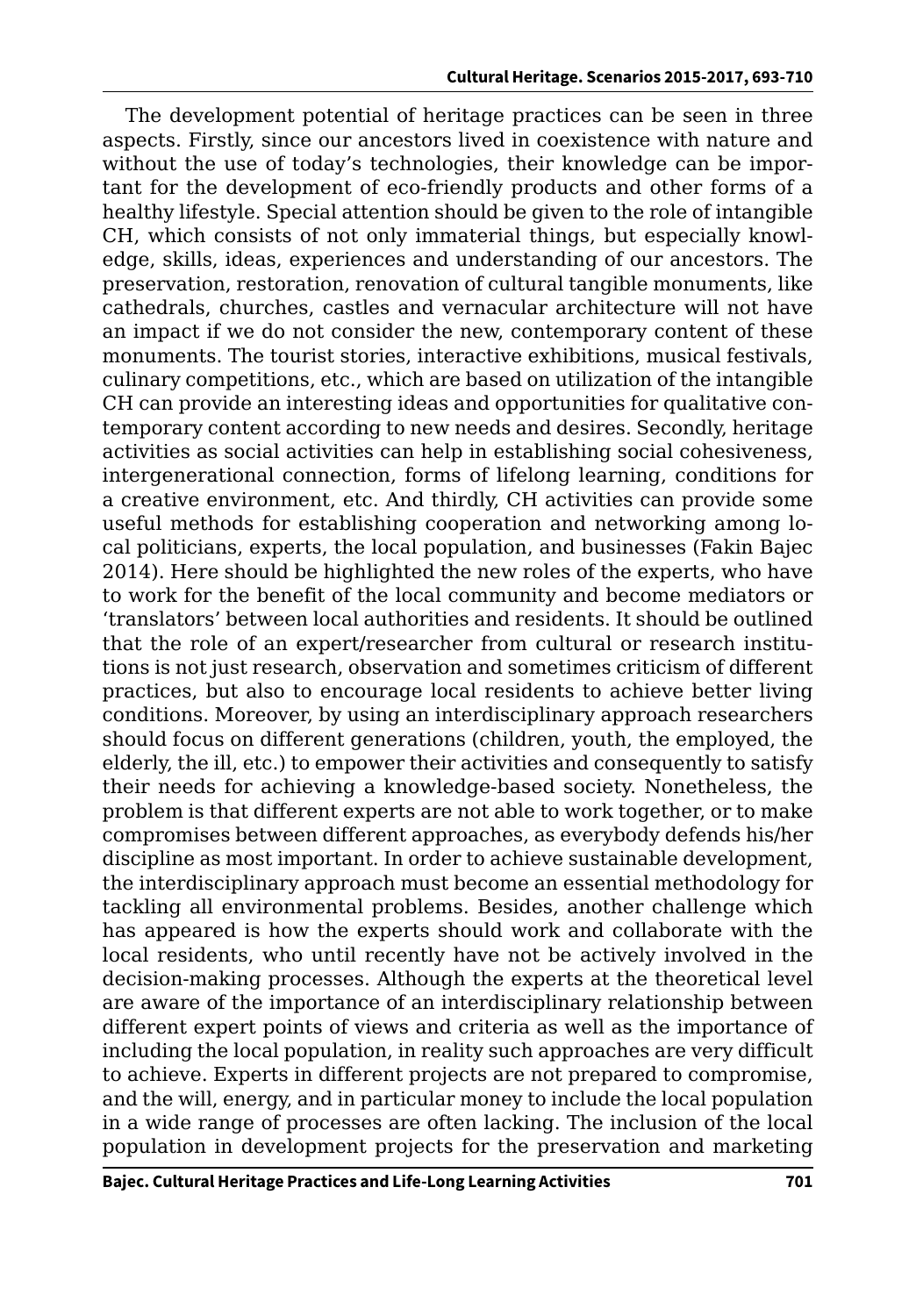of heritage is most often reflected in the inclusion of experts drawn from the local environment who are familiar with local problems and also draw attention to them, but if they do not inform and educate the entire local population – including those with a lower level of education and those who may be passive or uninterested, who usually comprise the majority – then no development strategy will take root and will exist only on paper. Therefore, of crucial importance in the contemporary society is of how the experts should work with local residents.

According to my experiences from the different applicative projects (such as INTERREG) the experts must first become familiar with the meanings and values that are embodied in the community by the cultural elements that we wish to include in its development (for example architectural buildings, cuisine, crafts). This requires that experts who are collaborating in the revitalization of, for example, settlements of historical significance, in economic development (in the form of tourism development) or other forms of creating heritage come into contact with people and learn more about their past and also the environment in which they live, in order to become acquainted with their (human) experience, understanding and feeling for the cultural landscape. Only in this way can the logic of the community be constructed from their history, experience, and current practices, and guidelines provided for the future based on valuing important elements of their life. It often happens that experts work in their cabinets, following European and national strategies, conventions and agendas on formulating development guidelines for a particular environment, yet never even talk to anyone who actually lives there. On the other hand, it is also true that local residents hardly find free time, will, or interest to begin thinking about what kind of environment they would like to live in. For this reason, the local population must be sufficiently informed and educated to recognize the values of CH as development components from which the economic, cultural and social advancement of their place of residence is realized. As part of this, methods of raising awareness must be perfected not only through organizing expert workshops and consultations, but also through the active participation of the expert public with local associations and active local communities, where members enthusiastically research the past and directly construct local heritage.

Here is where ethnographic research can come in useful: the techniques of interviews, participant observation, and analysis of historical sources (cf. Low 2008; Palmer 2009) enable experts to better recognize the history and contemporary way of life of local residents. The role of the expert, in addition to offering expert assistance in the research, preservation and presentation of heritage, is also to encourage the local population to value past practices for contemporary development needs. In so doing the expert on the one hand becomes familiar with the logic of the community, experiences and the desires of the population, while on the other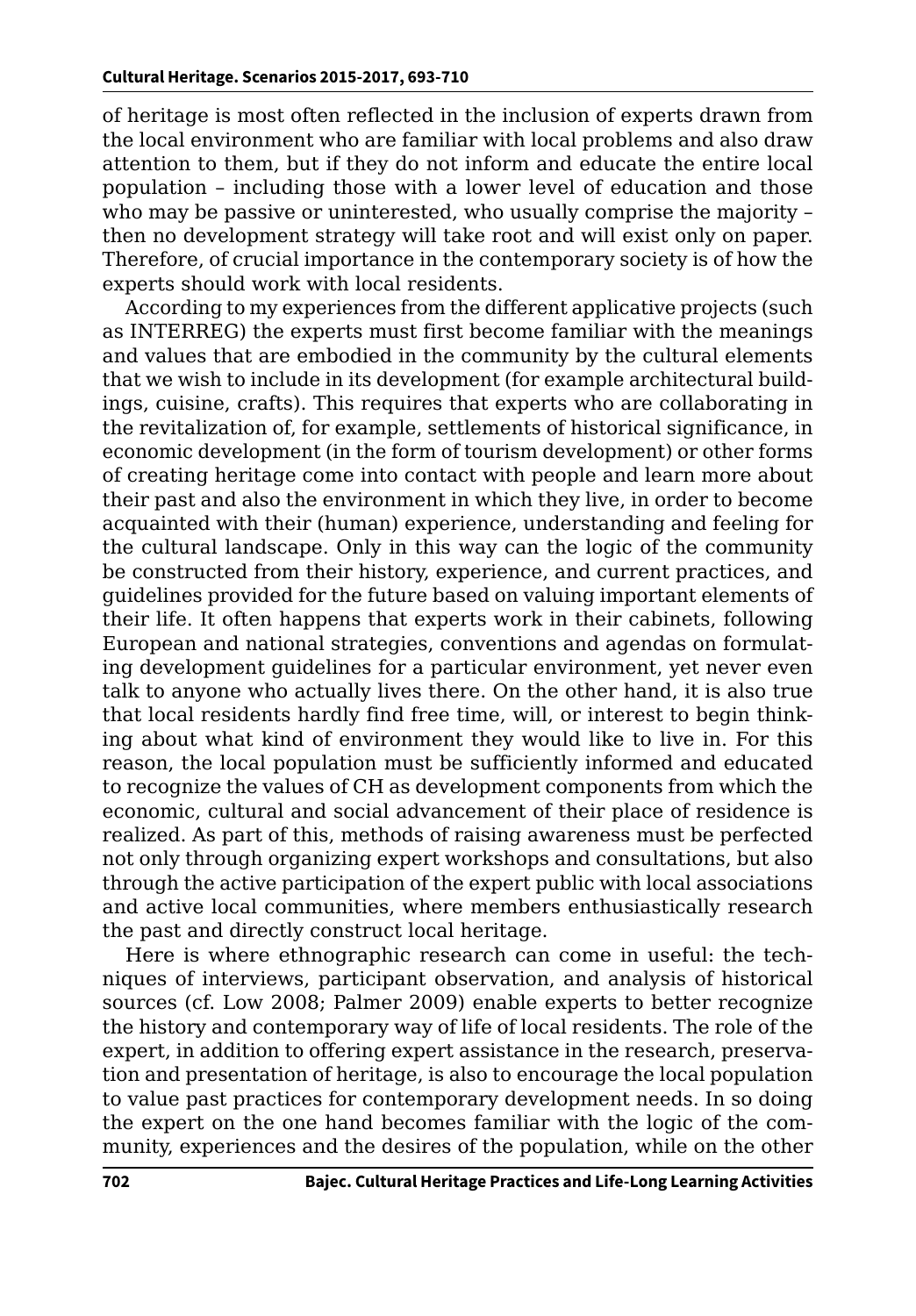the local population can become an active participant in shaping further development guidelines. Active participation and therefore education is reflected in part in individual interviews, which allow experts to inform and educate people/questioners about the problem which is being researched while also themselves learning about the specific features of their way of life and the main values for a given environment. As Stig Sørensen notes, interviewing is one of the most commonly used methods in social studies. But it is also "important to recognize that interviews can have different purposes: they can and should aim at different kinds of insights and discoveries, and in turn their form, how they are conducted and, even more significantly, how they are evaluated must respond to such differences" (Stig Sørensen 2009, 168). Last but not least, experts must cooperate with municipal and national authorities so that the meanings and needs of the local population and the proposals put forth by experts will be taken into account in identifying spatial guidelines. Achieving these goals requires continuing education and training of municipal councillors through expert articles in local municipal newspapers and expert lectures in the framework of municipal meetings.

## **4 The Development Potentials of Heritage Activities to Foster Sustainable Local Communities**

In line with the presented challenges, which have to be resolved by experts, the main purpose of my active collaboration with the local association was to examine the ethnographic methods (interviews, participatory observation) for encouraging sustainable development in a local community. According to my perspective, ethnographic methods not just enable researchers to better understand the ways in which individuals make sense of their everyday life (Geertz 1973), but it could be used as methods for community building or life-long learning (Ličen et al. 2015). As it was already mentioned, the common activities between the local association and me started in 2012, when we together decided to work on the importance of corn in the local history of Planina. Based on ethnographic methodology, I proposed that we first conduct interviews with older local residents in order to learn the role that corn played in the history of the way of life in Planina, then based on this research collect the main valued products towards which the locals have a positive attitude and which can be built on in contemporary times using new knowledge, techniques and needs. After conducting field research and a survey of the ethnological and agricultural literature, I performed an analysis and synthesis of the data gathered, which I presented textually in a brochure titled "We ate polenta every day, sometimes even for breakfast: on the cultivation of corn,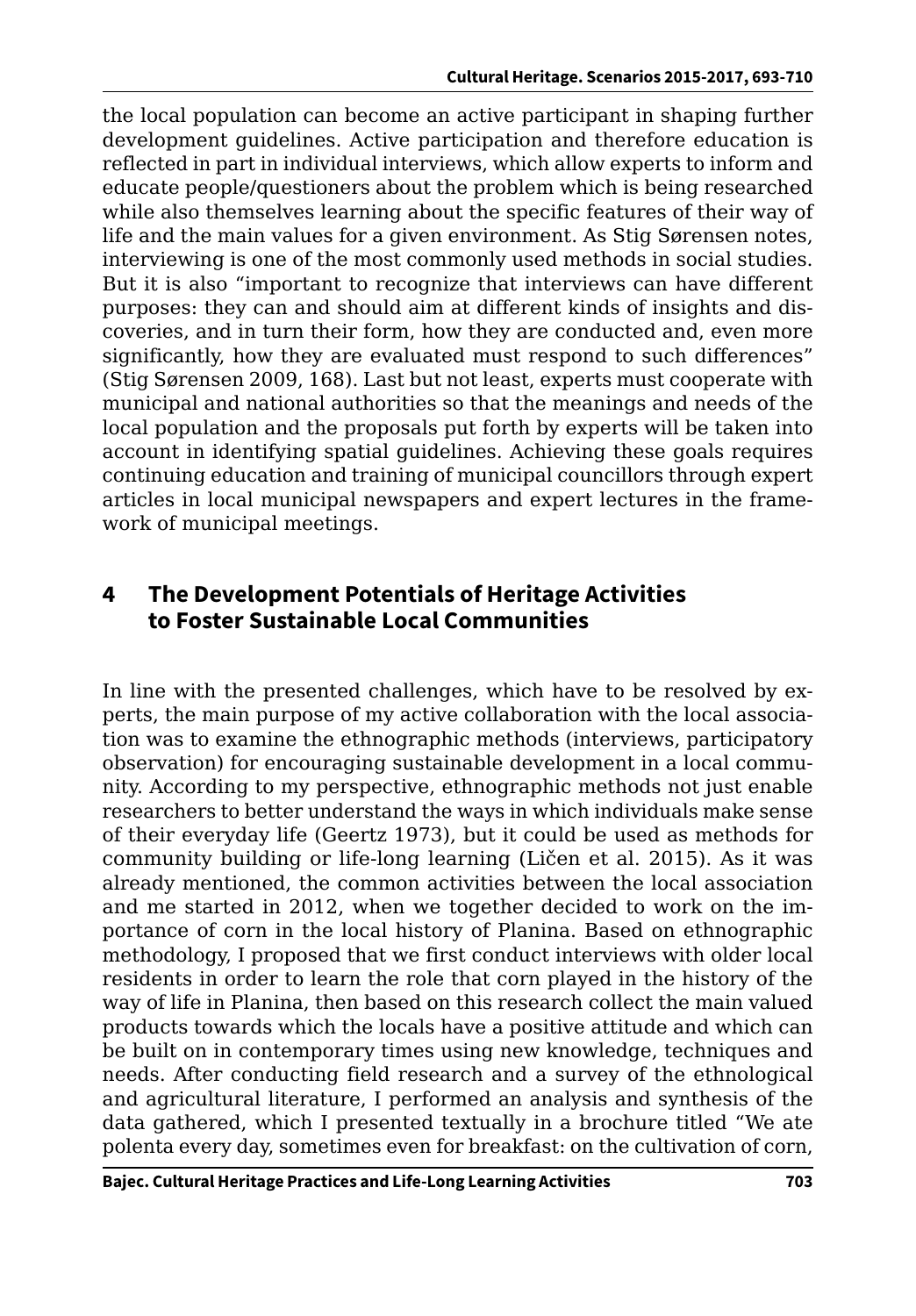husking, and cooking of polenta in Planina in the past and challenges in the future" (2012). The text was written in the spirit of a search for possibilities for using knowledge, experience, and old customs of ancestors for a better and higher quality life in the future, in which local tradition and heritage will represent elements for new innovations and a more competitive residential environment.

The research showed that a corn variety called *guštәnca,* which was adapted to Vipava weather and geological conditions, was indispensable in Planina. Since the cultivation of older local varieties is once again on the rise, since these are better adapted to the natural conditions of the environment, the brochure concluded with the idea that in the Vipava Valley, which has always been known as a good region for growing grains, we start discussing the renewed cultivation of different varieties from which products typical of the Vipava Valley would be produced (corn flour for making corn bread and meal for a better tasting yellow polenta). In the future, we could also think about reconstructing the formerly widespread water mills, in which the old, domestic seeds of grain could be ground using old processes and ways. Since tradition is a process which changes with the times and is improved by modern trends and knowledge, the polenta and bread made from *guštәnca* could be enriched with newer foods and dishes. It was known that polenta used to be eaten only with sour milk, fat from lard and cracklings, more rarely also with prosciutto and sausage, but today excellent Vipava chefs also serve it with new local delicacies. Local tradition could be cultivated and built on also in the area of other corn products and goods; using the leaves removed from the cobs, making brooms from cornstalks, and making stoppers for bottles from the corncob.

In the course of several conversations with some members of the society on the importance of heritage for sustainable development, members themselves came up with the idea of a new competitive product: pasta made from corn flour, which can also be suitable for people with celiac disease. Since there are many young people included in the society, the president and I tried to involve their creativity. We proposed that the young people take part in workshops building on the earlier tradition of making things from husks. In the past only doormats were made from husks, but at the workshops the young people displayed their creativity in making advent wreaths, wedding bouquets, dolls, and brooches in the shape of butterflies. The drama group staged a play on the theme of learning about the features of sustainable development in which they emphasized that the entire policy is based on the idea that the knowledge of our ancestors, who in some way already followed the guidelines of today's organic agriculture, should be made use of and enhanced. The play titled "Here are Some Domestic Seeds" depicted in a very humorous way the importance of cultivating old domestic varieties and intergenerational connections, in which older people teach young people about work on the farm in the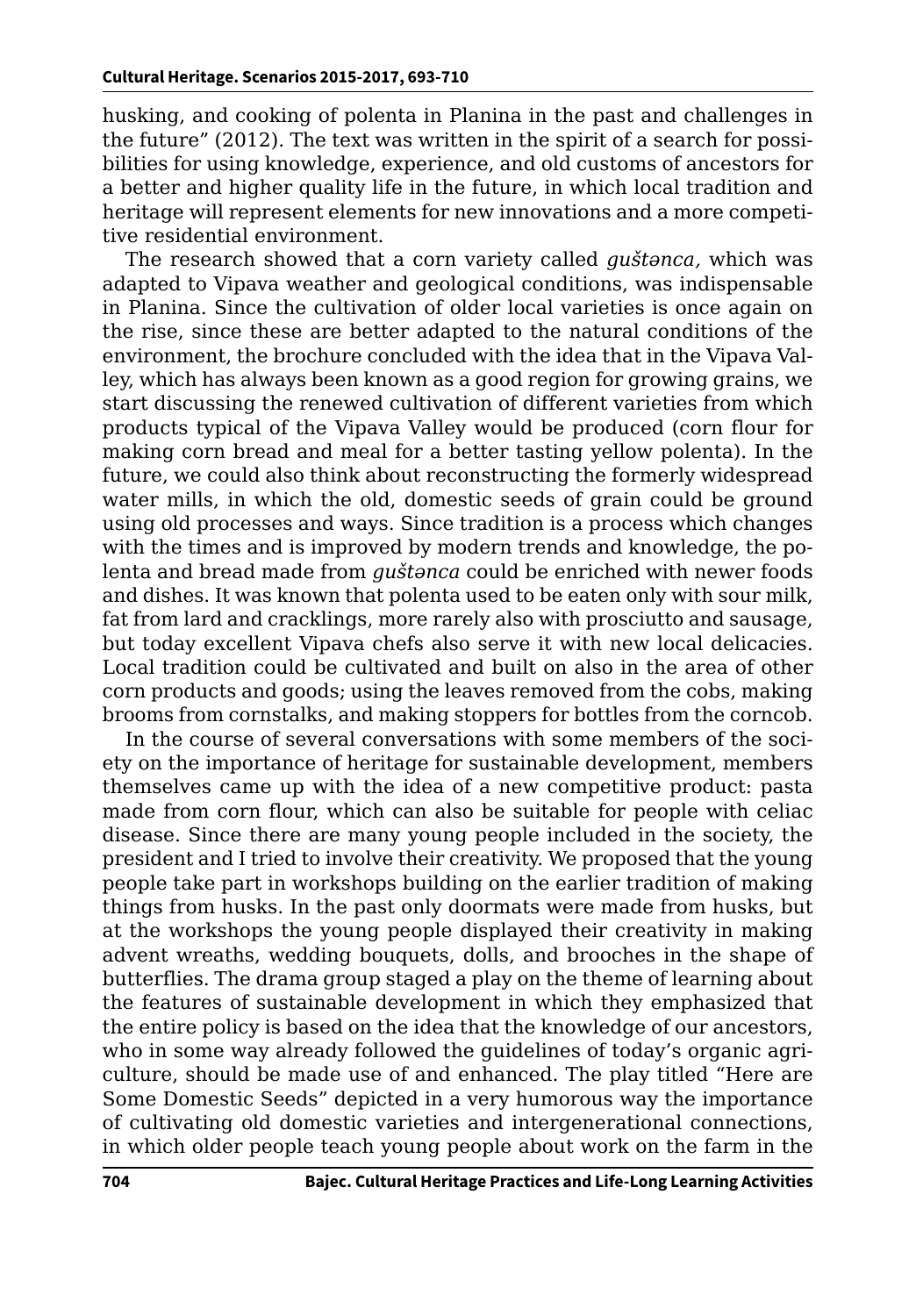past, and young people teach the elderly about the importance of using visual media, especially the internet, where one can likewise acquire new knowledge. Since the spaces in which association members present their play and culinary specialties are packed with people of all generations, similar nonprofessional activities can be an extremely good example of the development of informal methods of learning and teaching to acquaint a wider public with global concepts such as sustainable development, gender equality, alleviation of poverty and unemployment, and so on. The play used a very simple approach and the local dialect, and people learned about the importance of reviving traditional varieties of field crops and familiarity with the traditional skills of our ancestors in order to develop for example organic farming. At the same time, older actors and spectators were learned about the potential of new visual media (e.g. the internet) as a source of new knowledge from people from other parts of the world.

In the next years, more small projects were developed in collaboration with the members of the associations and me, as during the ethnographic and historical research a good relationship were established. Special benefits of heritage practices in the framework of introducing sustainable communities was achieved in the project in 2014, where the association published the second book, titled *Lest We Forget II.: Customs, habits, and recipes from Planina pri Ajdovščini* (Rosa, Fakin Bajec 2014), where they collected traditional dishes and new recipes, which reflects the skills, experience, courage and boldness of modern-day housewives. The authors of the book were among experts (among me, where I presented the customs and habits associated with a variety of holidays habits of calendar's festivals, also designer and journalist) also the association members who collected old recipes and further by using their knowledge adapted them to modern times and ingredients that previously were not accessible or known. At the same time, the recipes still retained their local character. The book is further enhanced by subchapters titled "Lest We Forget"*,* which present old skills for making use of the natural resources of a particular area. In this way, the reader learns how to obtain seeds from traditional crop varieties, how to make fermented sour turnips, how to prepare wine vinegar, how to make a medicinal syrup from grape, etc. All this knowledge has exceptional importance today for achieving sustainable development policy, as shown by the book in overcoming significant development challenges. At the same time, the book shows the key role of women in achieving results of sustainable policies. Since women in rural areas were not just mothers, housewives, and good cooks but also had to be responsible for the development of the farm, in the book special attention was put on the importance of women in the collecting, preserving and production of seeds for indigenous field crops, which today, given the importance of organic farming and the development of healthy cuisine, people want to preserve and cultivate again. Seeds are also a symbol of new wealth, hope, and a better life.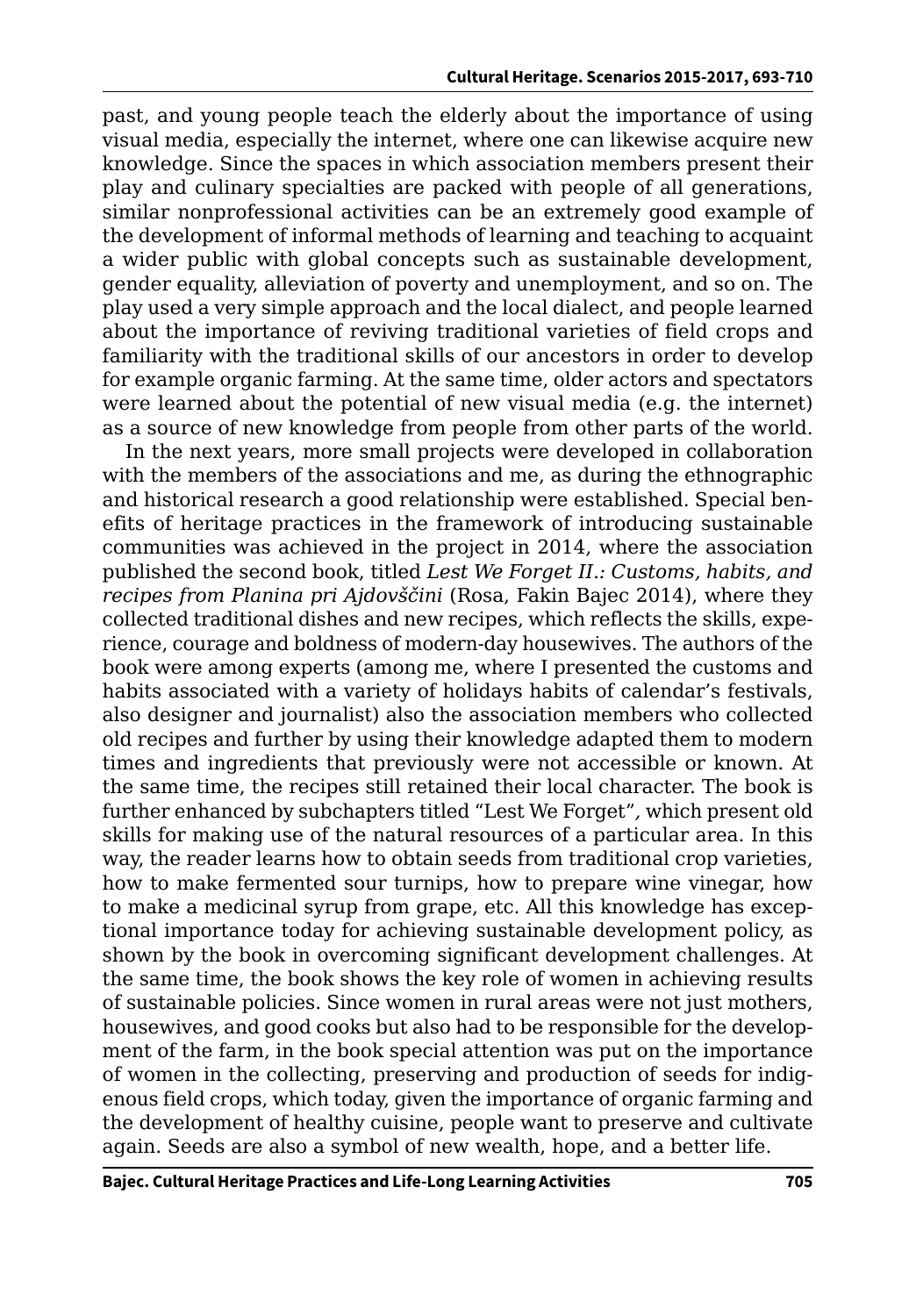The book is further enriched by the thoughts of association members on the mission of home cooking and the importance of socializing in the association. Especially meaningful are the words of members whose participation in the association enriches their personal lives, filling them with new strength and courage. Among others we can read:

We share happy as well as less happy life events with other members; they encouraged me to continue my studies and boosted my confidence. I can therefore say that they are not just my fellow members but even more, they are my friends. (Rosa; Fakin Bajec 2014, 64)

The association…learning, life, singing, laughter, socializing and friendship. I am proud to have been a part of this since the beginning. (76)

In reflecting on the last ten years of the association's activity, I was struck by the realization that I came to know my neighbors and fellow villagers only through my membership in it. (98)

Close by thoughts the photographs of the members are displayed, what proved as a successful way of how to empower the female authors of the recipes and using their knowledge for innovative product, which is result of heritage activities. Because of that, the book is a tribute to their activities. As a member enthusiastically explained:

The book is a product that will remain for posterity. This is our heritage. What has been recorded will remain. The purpose of the association is not just to go there and chat for a bit and gossip, as we women are often accused of doing. We don't just gossip, we also get things done and we have something to show for our efforts. I give the book as a gift since it is a part of me and I'm very proud of it. It's not just a book, it's something more. (interview, Planina pri Ajdovščini, 11 May 2015)

At the same time, the book also shows how a variety of forms of cooperation can be achieved through intergenerational connections (members come from both older and younger generations), mutual encouragement, and exchange of experience: between younger and older, between experts and laypeople, between men and women. Young people in particular contribute greatly to the association since they are somewhat bolder in the presentation of products and uninhibited in the presentation of village farming culture whereas the older ones are still ashamed of it.

Members of the younger generation said this about their participation in the association:

The association teaches me a lot, through it I experience new knowl-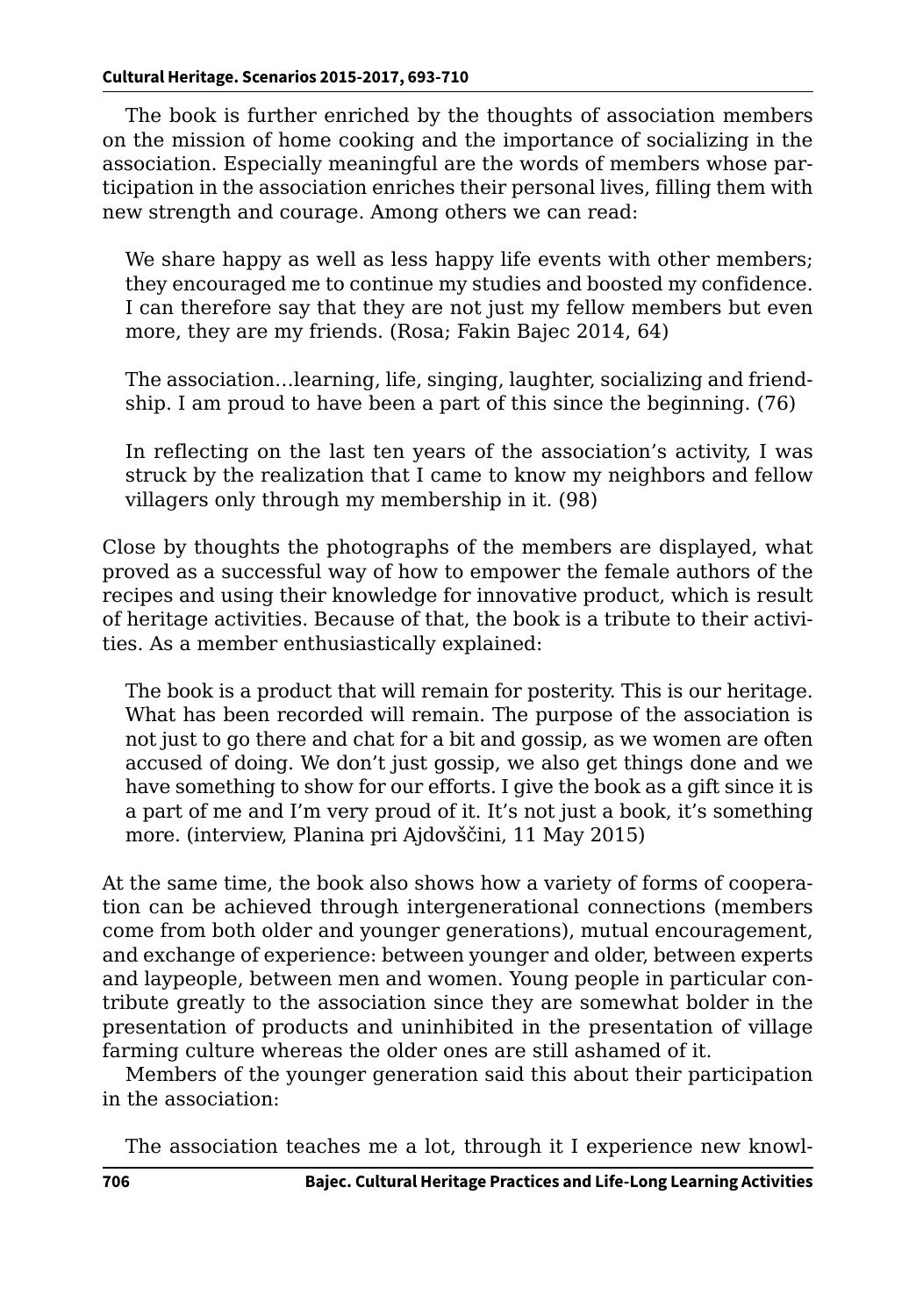edge and have fun with it. As a member of the association I feel useful and capable. I enjoy discovering history, past customs and habits of our ancestors and transmitting them to others. (Rosa; Fakin Bajec 2014, 46)

The association is like one big family. We are connected by our joy in our work, creativity and revival of old traditions. (140)

The preservation of tradition, socializing, relaxation, mutual teaching/ learning … I soak up the knowledge of other housewives like a sponge and I am proud to say that I am a member of the Housewives Association from Planina. (166)

These thoughts and presented approaches lead to another added value of heritage in the social dimension. Both, the president of the association, and director of drama group pointed out that the members over the years undergo tremendous personal growth and become more self-confident, daring, more persuasive, and happy. One of the member stressed that in the association:

We encourage one another. We have a good president, very knowledgeable, and her husband encourages her. This means a lot to us and we can be take pride in the association and our many achievements. This gives us determination and the awareness that we have done something good. What a good feeling it is when people come tell us they like what we do. Money isn't important to me, but a simple thank means a lot. (interview, Planina pri Ajdovščini, 11 May 2015)

## **5 Conclusions**

CH in the modern, global world, which is facing drastic environmental, economic and cultural changes, should be understood in the context of new development components and content. Although the social, economic and development roles of heritage practices are intertwined and operate in the direction of ensuring a better future, its development role for establishing sustainable communities and fostering local economy based on tradition and innovation is still neglected. The key to solving the problem presented can be seen in better cooperation among the main stakeholders involved in heritage practices, especially between experts and residents from particular local areas. The latter most feel the difficulties and burdens of the modern world such as social inequality, poverty, climate change and political pressures, but they are frequently without a clear idea of how to deal with the resulting crises. Although the local population are becoming increasingly aware of the importance of the knowledge of their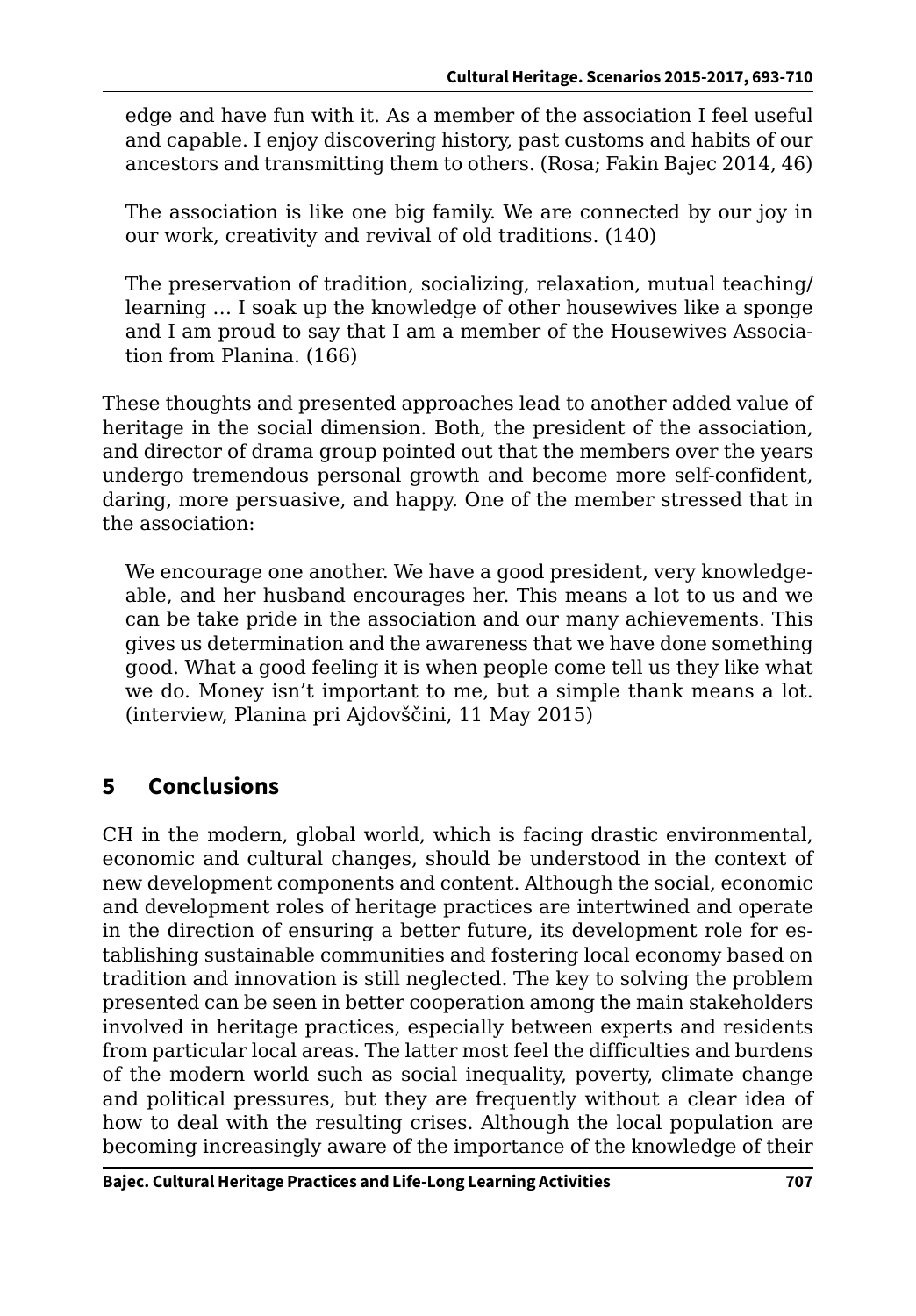ancestors and realize that the past is not a symbol of poverty, technological backwardness and a hard life but rather something of value which can in conjunction with modern innovative approaches be enriched for a better tomorrow, often they have no clear vision of the means of implementing past practices. Experts can contribute greatly to this effort, but they must take on the role of consultant, facilitator, and proposer of different ideas and thoughts which the local population are willing to accept and supplement and enhance with respect to their own expectations and needs.

Despite the uncontrolled commercialization of culture and its heritage in the tourist industry and the devaluation of the cultural legacy of our ancestors, which this article has not directly addressed, the development role of culture heritage is inevitably important in numerous processes of alleviating contemporary social problems, especially in overcoming the passiveness of local residents, reducing social poverty, assuring gender and social equality, generating ideas for innovative economic products, constructing creative living areas, healthier societies and the well-being of local residents. Of course, many wider conditions should be resolved to obtain successful results, but the most important thing is that the local residents take an active part in construction heritage and understand it as an important media for better relationship among different kind of partners among residents and other sectors.

#### **Bibliography**

- Aktiv Kmečkih Žena (2005). *Da ne bi pozabili. Planina pri Ajdovščini. Običaji in recepti naših prednikov*. Planina pri Ajdovščini.
- Blake, Janet (2009). "UNESCO's 2003 Convention on Intangible Cultural Heritage. The implications of community involvement in safeguarding". Smith, Laurajane, Natsuko Akagawa (eds.) 2009. *Intangible heritage.*  Oxon; New York: Routledge, 45-73.
- Borelli, Silvia; Lenzerini, Federico (eds.) (2012). *Cultural heritage, cultural rights, cultural diversity : new developments in international law*. Leiden; Boston: Nijhoff.
- Bourdieu, Pierre (2002). *Praktični čut I*. Ljubljana: SH.
- Byrne, Denis (2008). "Heritage as Social Action". Fairclough, Harrison, Jameson, Schofield 2008, 149-73.
- Clark, Kate (2008). "Only Connect Sustainable Development and Cultural Heritage". Fairclough, Harrison, Jameson, Schofield 2008, 82-98.
- Fairclough, Graham (2008). "New Heritage. An Introductory Essay People, Landscape and Change". Fairclough, Harrison, Jameson, Schofield 2008, 297-312.
- Fairclough, Graham (2009). "New heritage frontiers". CoE, *Heritage and Beyond*. Strasbourg: Council of Europe Publishing, 29-41.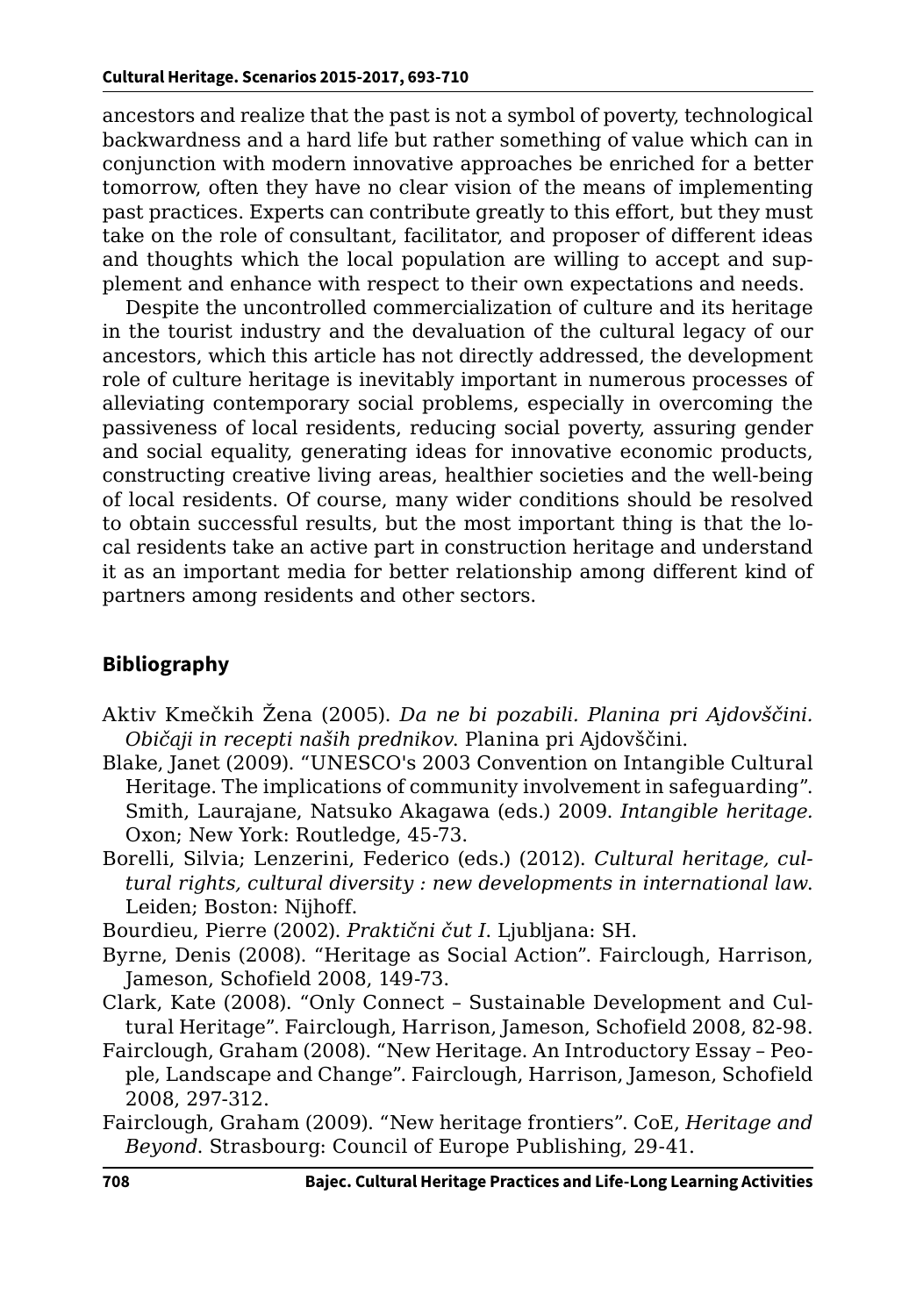- Fairclough, Graham; Harrison, Rodney; Jameson JNR, John; Schofield, John (eds.) (2008). *The Heritage Reader*. London; New York: Routledge.
- Fakin Bajec, Jasna (2011). *Procesi ustvarjanja kulturne dediščine: Kraševci med tradicijo in izzivi Sodobne družbe*. Ljubljana: Založba ZRC.
- Fakin Bajec, Jasna (2014). "Razvojni potenciali kulturne dediščine za blaženje sodobnih družbenih in gospodarskih problemov". *Glasnik Slovenskega etnološkega društva*, 54(4), 18-26.
- Fikfak, Jurij (2014). *Ambivalence terena: o ritualih, akterjih in pripovedi*. Ljubljana: Založba ZRC, ZRC SAZU.
- Geertz, Clifford (1973). *The interpretation of Cultures*. New York: Basil Blackwell.
- Hall, Stuart (2003). "Introduction". Hall, Stuart (ed.), *Representation: Cultural Representations and Signifying Practices*. Sage; Milton Keynes: the Open University, 1-11.
- Harrison, Rodney et al. (2008). "Heritage, Memory and Modernity". Fairclough, Harrison, Jameson, Schofield 2008, 1-12.
- Herzfeld, Michael (2001). *Anthropology. Theoretical practice in Culture and Society*. Oxford: Blackwell.
- Labadi, Sophia; Long, Colin (eds.) (2010a). *Heritage and globalisation*. London; New York: Routledge.
- Labadi, Sophia; Long, Colin (2010b). "Introduction". Labadi, Long 2010a, 1-16.
- Ličen, Nives et al. (2015). *Zeleno izobraževanje. Izbrane andragoške prakse*. Ajdovščina: Ljudska univerza.
- Long, Colin; Smith, Anita (2010). "Cultural heritage and the global environmental crisis". Labadi, Long 2010a, 173-91.
- Low, Setha M. (2008). "Social Sustainability: People, history and values". Fairclough, Harrison, Jameson, Schofield 2008, 392-494.
- Nurse, Keith (2006). *Culture as the Fourth Pillar of Sustainable Development*. URL [http://citeseerx.ist.psu.edu/viewdoc/download?doi=10.](http://citeseerx.ist.psu.edu/viewdoc/download?doi=10.1.1.183.5662&rep=rep1&type=pdf) [1.1.183.5662&rep=rep1&type=pdf](http://citeseerx.ist.psu.edu/viewdoc/download?doi=10.1.1.183.5662&rep=rep1&type=pdf) (2017-12-15).
- Palmer, Catharine (2009). "Reflections on the practice of ethnography within heritage tourism". Stig Sørensen, Marie Luise; Carman John (eds.), *Heritage studies: methods and approaches*. London; New York: Routledge, 123-139.
- Price, Fiona (2013). "Proximal ethnography. 'Inside-out-side' research and the impact of shared metaphors of learning". *Teachers and Teaching*, 19(6), 559–609.
- Rosa, Mateja; Fakin Bajec, Jasna (eds.) (2014). *Da ne bi pozabili II. Šege in navade ter kuharski recepti s Planine pri Ajdovščini*. Planina pri Ajdovščini: Društvo gospodinj in dramska skupina Planina pri Ajdovščini.
- Schofield, John (2008). "Heritage Management, Theory and Practice". Fairclough, Harrison, Jameson, Schofield 2008, 15-30.